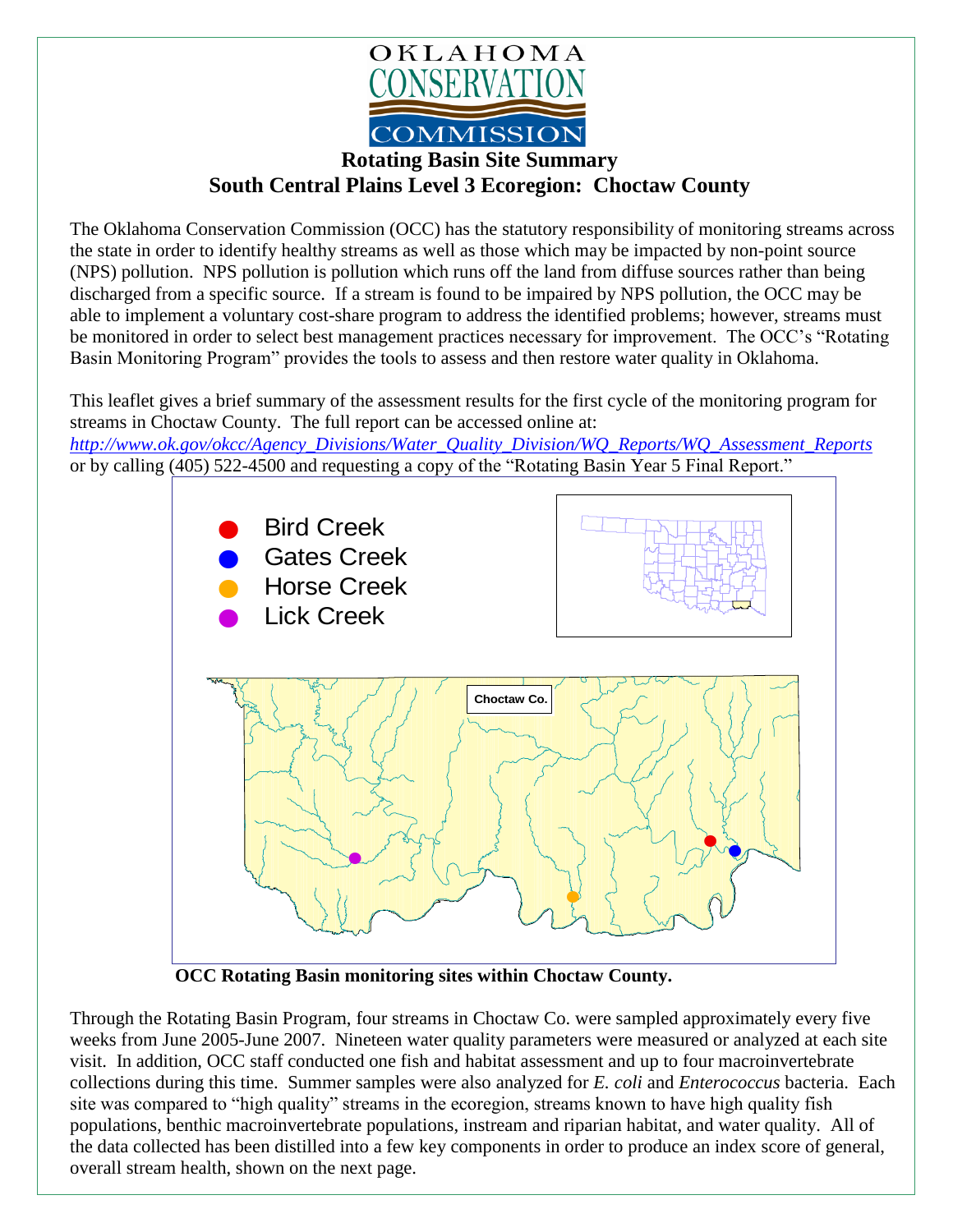**Summary of general stream health as determined by comparison to high quality streams in the South Central Plains ecoregion and by assessment using Oklahoma State Water Quality Standards†.**

|                                                       | <b>Moderate</b>                    |                    |                   |                   |
|-------------------------------------------------------|------------------------------------|--------------------|-------------------|-------------------|
| moderate<br>good<br>poor                              | <b>Horse Creek</b>                 | <b>Gates Creek</b> | <b>Bird Creek</b> | <b>Lick Creek</b> |
| <b>Overall Stream Health</b>                          | 37                                 | 35                 | 32                | 28                |
| Phosphorus                                            | 1                                  | $5\overline{)}$    | 5                 | 3                 |
| Nitrogen                                              | $\mathbf{1}$                       | 5                  | 5                 | 5                 |
| Ammonia                                               | 5                                  | 5                  | 5                 | 5                 |
| Dissolved Oxygen                                      | 5                                  | $1*$               | $\overline{5}$    | $1*$              |
| pH                                                    | 5                                  | 5                  | 5                 | 5                 |
| Turbidity                                             | 5                                  | $-5$               | $-5$              | $-5$              |
| Salts (chloride, sulfate, TDS)                        | 5                                  | 5                  | 5                 | 5                 |
| Fish                                                  | 5                                  | 5                  | 3                 | 5                 |
| Macroinvertebrates                                    | 5                                  | 5                  | <b>NI</b>         | NI                |
| Instream/Riparian Habitat                             | 5                                  | $\mathbf{1}$       | $\mathbf{1}$      | $\mathbf{1}$      |
| Bacteria                                              | $-5$                               | 3                  | 3                 | 3                 |
|                                                       | Scale of 1-5 with 5 being the best |                    |                   |                   |
| 1=significantly worse than high quality sites<br>KEY: |                                    |                    |                   |                   |
| 3=not as good as high quality sites but not impaired  |                                    |                    |                   |                   |
| 5=equal to or better than high quality sites          |                                    |                    |                   |                   |
| -5=impaired by state standards<br>NI=no information   |                                    |                    |                   |                   |

**Horse Creek (OK410400-01-0040G):** This stream is on the state's 303(d) list† as impaired due to bacteria. The amount of phosphorus and nitrogen in the stream was significantly higher than high quality sites in the ecoregion. All other values were good.

Gates Creek (OK410300-01-0020F): This stream is on the state's 303(d) list<sup>†</sup> as impaired for turbidity. The stream has higher bacteria levels than high quality sites in the ecoregion but is not impaired for bacteria currently. The instream habitat was significantly lower than high quality sites in the area.

Bird Creek (OK410300-01-0100C): This stream is on the state's 303(d) list<sup>†</sup> as impaired for turbidity. The stream has higher bacteria levels than high quality sites in the ecoregion but is not impaired for bacteria currently. The instream habitat was significantly lower than high quality sites in the area. There were no macroinvertebrate collections on this stream due to lack of flow during the collection period. The fish community was slightly poorer than the high quality sites.

Lick Creek (OK410400-01-0130G): This stream is on the state's 303(d) list<sup>†</sup> as impaired for turbidity. The stream has higher bacteria levels than high quality sites in the ecoregion but is not impaired for bacteria currently. The level of phosphorus in the stream was higher than high quality sites. The instream habitat was significantly lower than high quality sites in the area. There were no macroinvertebrate collections on this stream due to lack of flow during the collection period.

*† The use of Oklahoma Water Quality Standards to assess streams and the 2008 results are described in the DEQ's 2008 Integrated Report, accessible online at http://www.deq.state.ok.us/wqdnew/305b\_303d/2008\_integrated\_report\_entire\_document.pdf \* This site may be listed as impaired by state standards, but ongoing research indicates that low dissolved oxygen levels occur naturally in this part of the state*